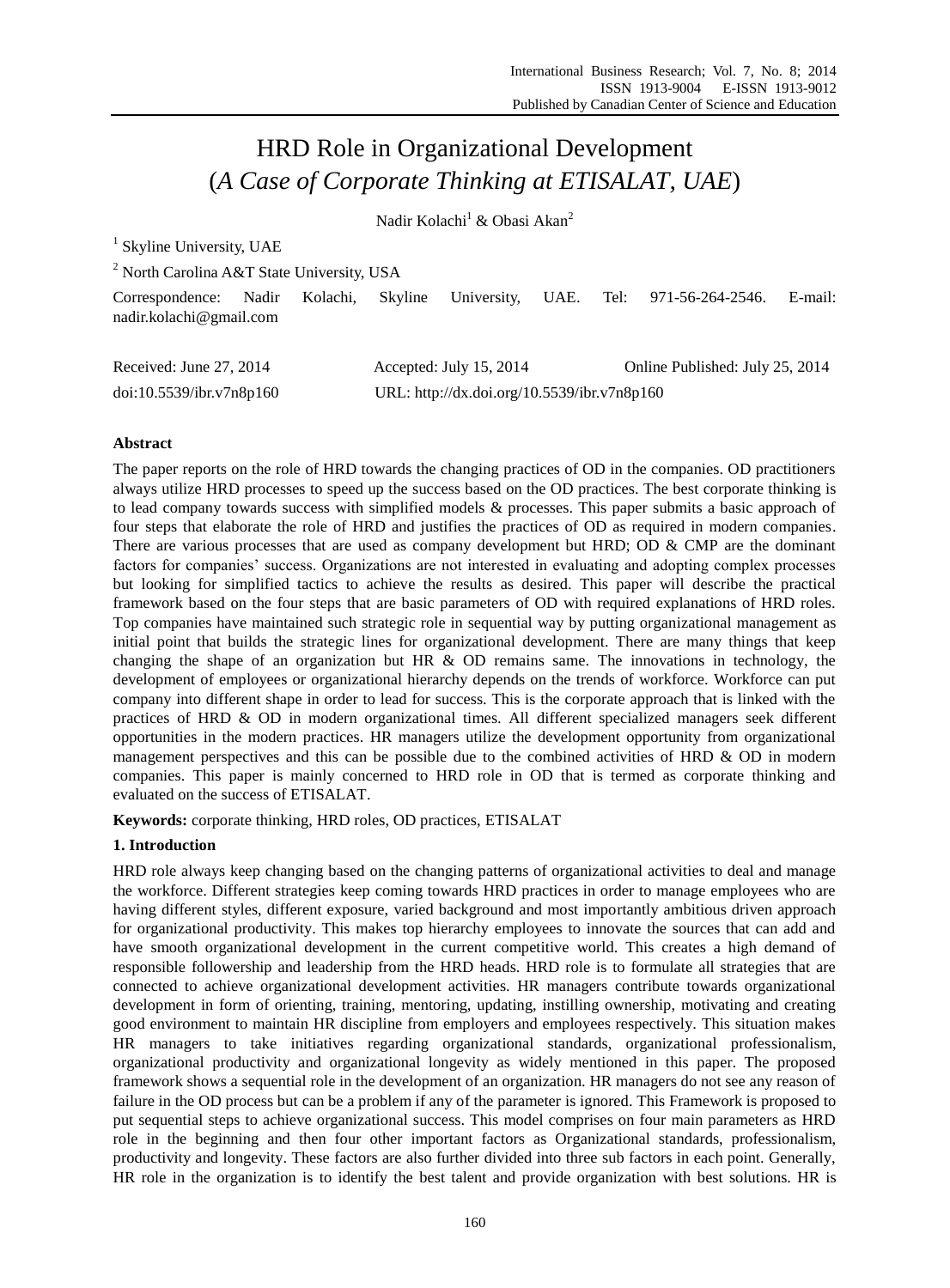always known as strategic partner because it supports in strategic & diverse thinking at the workplace. Technically, HR"s job is to make sure that diversity is implemented in each functional department. This makes everyone to contribute and come up with good idea to promote organization. Varied advantages are available in implementing workforce diversity in the organization. The purpose of encouraging diversity in different departments is to take benefit of varied backgrounds, exposure, knowledge, skills, experience and tactical approach to problem solving. This role can help in development based on the organizational requirement of learning and having diversified participation. HR plays a role of setting strategic directions and suggests evaluating the diversity programs to equip organization with the varied exposure. The next step is highly demanded by HR development activities. HR actively participates and innovate the possible training programs to evaluate the competency level of employees. HR cooperates with higher authority to identify the competitive skills required for competing the crucial tasks of an organization. Competency is the ability of an employee that is much required by competitive companies while competitiveness is the plan of identifying required expertise for the betterment of the company. HRD plays a role in achieving competency through customized employee training and maintain employee branding activities in order to achieve competitiveness as desired by an organization. The most identified role of HRD in OD process is service delivery & maintenance. Service delivery is the strategy of answering all concerns of employees. HR maintains an open door policy to keep employees updated & corrected. HR orientations are also part of service delivery. HR maintains such service through providing the required employee cards, providing employee handbook, orienting employees with crucial tasks and important information. HR service delivery is important but to maintain it as an urgent task for the modern companies. OD is required process that is always achieved through such delivery and maintenance in particular. This technical role of HR is PD process that coordinates on the profitability. HR keeps rewards of what happened last year and what are they going to achieve in forthcoming years. HRD's accurate training, service delivery, working competiveness and identifying diversified backgrounds will enable organizations to make to the list of top competitors.

## **2. Literature Review**

ETISALAT is a leading telecommunications corporation catering to consumers, businesses, international telecommunication companies, content providers and mobile operators. Headquartered in Abu Dhabi, UAE, ETISALAT is the largest operator in the Middle East and Africa regions. ETISALAT has one of the highest credit ratings for a telecommunications corporation in many countries. ETISALAT operates in 18 countries across Asia, the Middle East and Africa, a coverage area which reaches more than two billion people. To date, the group"s global subscriber base exceeds over 140 million subscribers through mobile and Landline voice and data services (www.ETISALAT.ae). Through ETISALAT"s major investment in Thuraya Telecommunications Company, a leading international mobile satellite service provider, the corporation"s connectivity coverage reaches the majority of the entire planet. The corporation offers a variety of hi-tech complimentary services to the telecommunications industry including managerial and technical training, SIM card manufacturing, payment solutions, clearing house services, peering, voice and data transit, and submarine and land cable services (www.ETISALAT.ae). The Human resources department"s objectives are to attract recruit and retain qualified staff with great emphasis on UAE Nationals. Also, to maintain internal equity of job grades and ensure external competitiveness of our salaries & benefits. Upgrading, training and developing employees to cope with international standards are very important aspect at ETISALAT. HR also aims to create healthy working environment by establishing the sense of belonging, teamwork and respectful treatment. ETISALAT needs workers with different skills and perspectives, values and attitudes, resulting in different recruitment and selection strategies. The focus is on the employment of 'smart' and resilient people who are innovative and curious and have the ability to work in teams or groups with the aim of sharing expertise. In other words, ETISALAT selects the "right" people to be placed in the "right" place (www.ETISALAT.ae). Good organizations have adopted a trend of strategic collaboration between HRD & OD in the organizational achievement patterns. This pattern like inducting good people, motivating and building their intellectual capability for the purpose of supporting organizational development perspectives is good step and ETISALAT maintains it with high level since many years. HRD role in OD is required to show high professionalism. HR role is always successful if shown in professional way. It has its own way with disciplined approach. Most research emphasizes the importance of professionalization of HRM functions i-e that it has become a profession in its own right (Wiley, 1998; Martin & Woldring, 2001; Wooten, 2001). HR is the most professional job and humanly if shown in real professional way otherwise employees start considering it as inhuman. HRM is accused of redesigning the meaning of work and the organization employee"s relationship in order to make existing and intolerable practice acceptable, some authors regard HR as sum of total dehumanizing practices (Towny, 1993), the suppression of resistance & confrontation (Sennette, 1998). HRD has most important role in human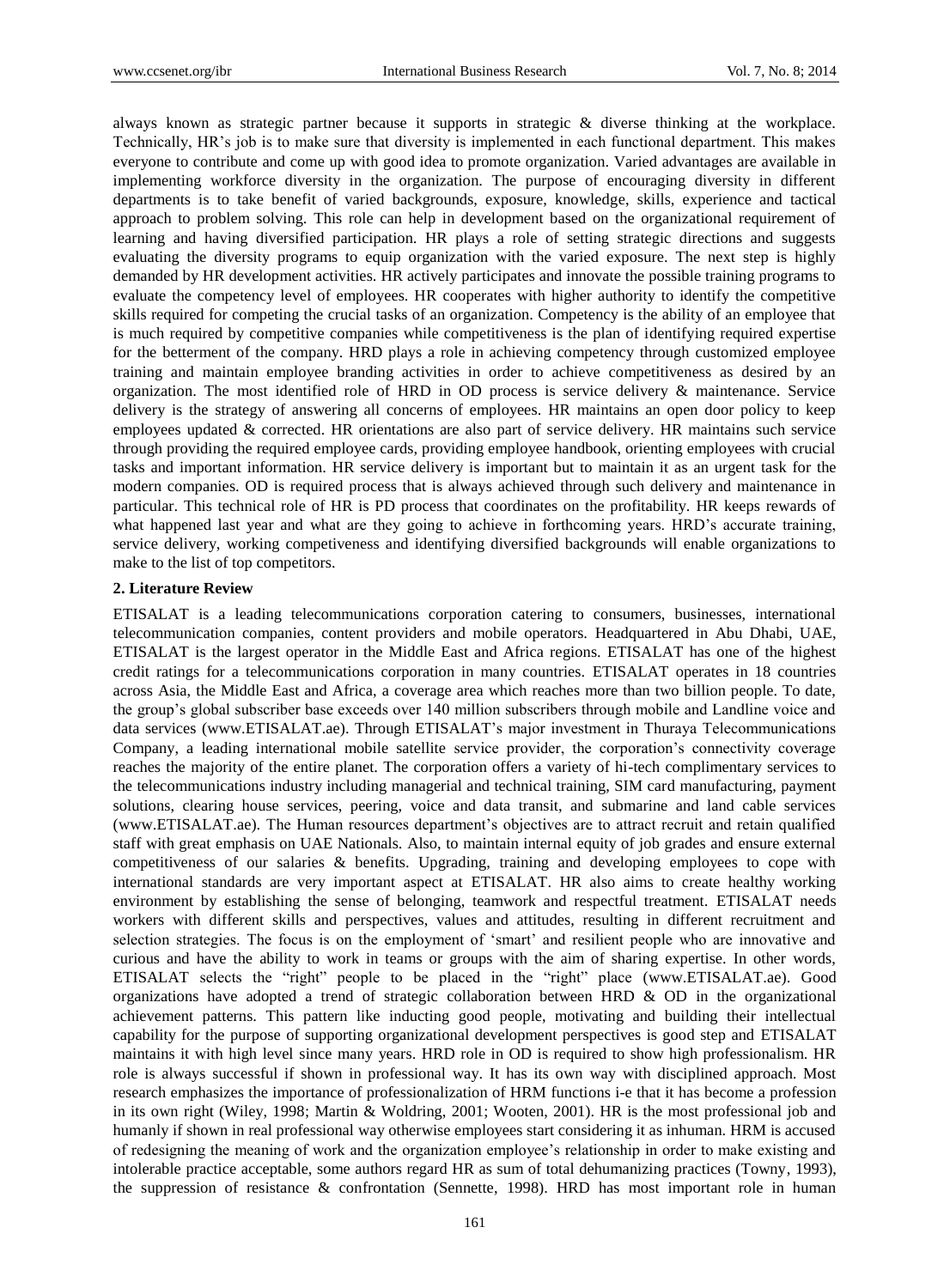development. HRD plans training for employees' development. Training is an active parameter to build employees. As said by Gode (1993) the most effective way to invest in HR is to provide workers with training to enable them to provide the performance (Gode, 1993). There are various professions and occupations but there is also continuous growth in the profession in USA, UK, Asia and many other places. This has been an increase in the proportion of professionals in the UK (Gold, 2007) and business schools (Bennis, 2005). The difference is well identified in the definition given by Cheetham and Chivers 2005. Such concepts, definitions and growth in professionals have increased the rigorous need of disciplined professionalism in the profession. HR is the only field that has focused to perform in most professional way. Technically, Professional people are the people who know their job and identify the required deliverables for the company. Larson (1977) has said that professional advancement is clearly based on the fact that there is clearly identifiable knowledge base that can be controlled but equal the professional be able to apply what they have learned (Larson, 1977)

## **3. HRD Role in OD Practices (A Proposed Framework)**

Following are the sequential parameters that are proposed to evaluate the role of HRD that is required in OD process. First maintains standards, second encourages professionalism, third enhances productivity and fourth will ensure longevity of an organization. All four steps are the required parameters for HRD role towards OD process that can be practiced by good companies.

| Table 1. HRD roles in OD practices (a proposed framework) |  |  |
|-----------------------------------------------------------|--|--|
|-----------------------------------------------------------|--|--|

| Strategic & Diverse thinking |                                 | <b>HRD</b> roles in OD practices |                                       | Service delivery & Maintenance |                                    |                                         |                                 |  |
|------------------------------|---------------------------------|----------------------------------|---------------------------------------|--------------------------------|------------------------------------|-----------------------------------------|---------------------------------|--|
| Competency & Competitiveness |                                 |                                  |                                       |                                |                                    | Profitable results & long term survival |                                 |  |
|                              | <b>Organizational Standards</b> |                                  | <b>Organizational Professionalism</b> |                                | <b>Organizational Productivity</b> |                                         | <b>Organizational Longevity</b> |  |
|                              | Rigorous recruitment            |                                  | PD & opportunities                    | ٠                              | Set realistic goals                |                                         | ICD                             |  |
|                              | Encourage diversity             |                                  | Develop PD programs                   | $\bullet$                      | Put HR to initiate                 |                                         | <b>ITD</b>                      |  |
|                              | Improve HR services             | ٠                                | Deliver PD programs                   | ٠                              | HR communication                   |                                         | HRD $&$ D                       |  |

*3.1 Organizational Standards*

- Rigorous Recruitment
- Encourage Diversity
- Improve HR services

Most of the companies claim that they have very good recruitment standards but still failed to either retain people or achieved organizational goals. This is tragedy if you invested much on recruitment but still failed to achieve desired results. This may happen due to the lack of rigorous recruitment standards or might have compromised on any of the point in the process. Rigorous recruitment is the systematic, a decided approach & standardized criteria that is set by the company. Once the culture is set then need to implement and maintain but according to set criteria otherwise everything will be spoiled and become the cause of losing the set goals. Rigorous recruitment is known to the people who themselves have gone through such processes. Quality HR managers always maintain the rigorous process of hiring. If any company can control anything, they need to control an entry of employees to the company. HR role is important in inducting the right people. Right & rigorous process of recruitment will have a high impact on results. The next role of HR in organizational structure is to enhance the diversity. The ultimate purpose of any organization is to move to progressive directions and that is possible through a collaborative role of HR especially in enhancing  $\&$  encouraging diversity. This thing has given more advantages to modern companies. These standards are all fixed that maintains the employee branding, employee relationship, employee communication and employee diversity. The final point after diversity is an important job of HR that is HR services in the company. HR service is an answer to all concerns of employees in most proper manner that does not lose anything from employer or employees. This is same as service delivery but service is more collaboration at all concerned departments. This research has observed few examples of corporate failures due to the ignorance of set standards. The only difference between successful and unsuccessful company is to follow the set standards. There has not been any other issue except in implementing the required standards set in the company. All companies do have good  $\&$  defined standards but success can only come if they are followed as planned otherwise failure is sure. This factor is important for organizational development and HR roles in collaboration to achieve it.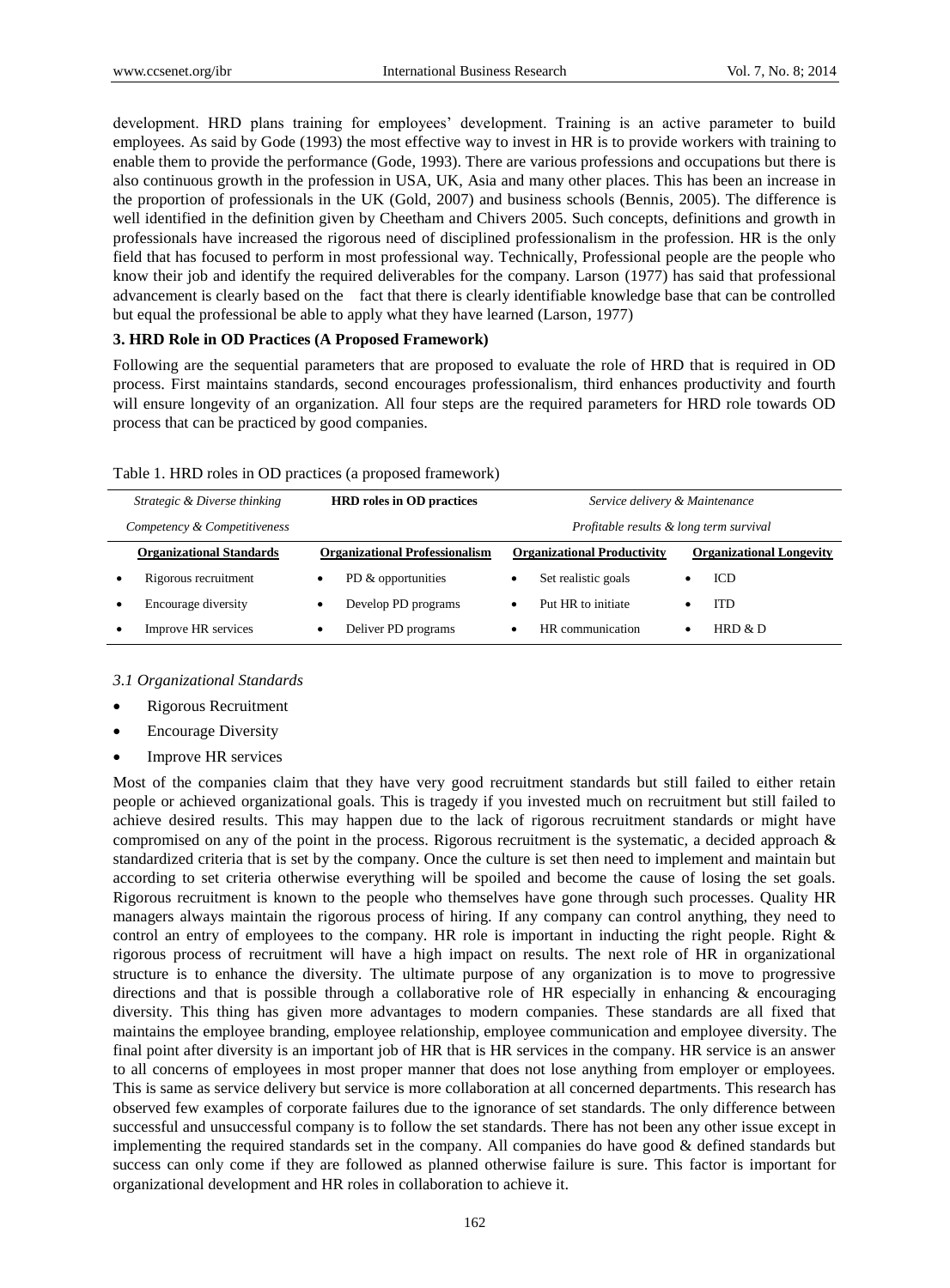## *3.2 Organizational Professionalism*

- Professional Development & Opportunities
- Develop professional development programs
- Delivery of Professional Development programs

HR role has always been an important in employees" professional development. This is the first step of professionalism in professional companies. HR maintains it through training processes in the company. Professional development is a process of making employees more disciplined, logical, responsible and accountable towards their task activities. Such activities if performed professionally have many opportunities. Professional HR development is essential in providing professional training. Few professional organizations have maintained utmost professional behavior and enticed many customers. This creates many opportunities for companies in order to maintain an image of the company. HR role in professional development program is an innovation in corporate success. HR should formulate programs like collaborative team sessions, human resource leadership sessions, loyalty forums, organizational ownership sessions, employee Employer interactions and technology related training for effective workflow automation in whole organization. Such programs can be best source for organizational development. All good companies implement such terms & innovate further terms to be in the successful list of successful companies. HRD role is to innovate and maintain such sessions to equip employees for the development of organizations. HR managers in their context are also known as creative managers with reference to development of employees and organization in particular. The next factor is very crucial that demands an accurate implementation of the planned development programs in most proper manner and professional delivery. Employers want to see the benefits of all such programs to achieve the results of the company. Top US & Japanese companies have high level professional program with highest professional approach to achieve the professionalism. The whole kudos goes to HR managers who maintain the professionalism and implement the preferred programs to the entire criteria of the company. This way organizational development process can be in successful way.

# *3.3 Organizational Productivity*

- Set realistic goals
- Put HR to initiate
- HR communication

Organizational productivity is the result of planned goals and its achievement. Goals can be achieved if all departmental planning is in collaborative role among each other. HR role is to align people in a systematic way as they could contribute in achieving the productivity. Organizational productivity is possible if goals are set in most realistic way. Setting realistic goals are the goals that are achievable according to current constraints of the company. Companies cannot unnecessarily set high goals that are not possible. HRD role in setting realistic goals is to present complete evaluation of employees, then evaluate complete resources available in the company and then decide what is possible. Goals are set that are possible and have confidence in employees" cooperation. If employees cooperate and show interest in highest motivational level then goals can be achieved in real time. This is the main reason where HR is put in the decision to initiate the corporate activity and show complete plan of goals, employee expertise, and collaboration from other departments and due support form top hierarchy of the company. Few companies have faced serious complications due to their irrational goals setting. They set very good goals but they lack the manpower to achieve it. It is not important that some companies can set goals but knowing this expertise of the employees will be the best option to achieve the good goals. This whole process of setting goals & putting HR into action is the prime activity of organizational development at modern companies. This is further implemented through a proper communication to the employees. HR communication is always used where ever a change process is required. People listen if they are listened but may resist if imposed without justification & education. This is usual organizational development practice at various modern companies and has been in practice since two decades. This is only successful if HR role is understood as required.

#### *3.4 Organizational Longevity*

- ICD (intellectual capital development)
- ITD (Information technology development)
- HRD & D (Human resource development & Division)

Organizational longevity is the strategy that ensures the long term survival of the company even in the stiff competitive environment. This is the development process that all companies want to adopt but based on some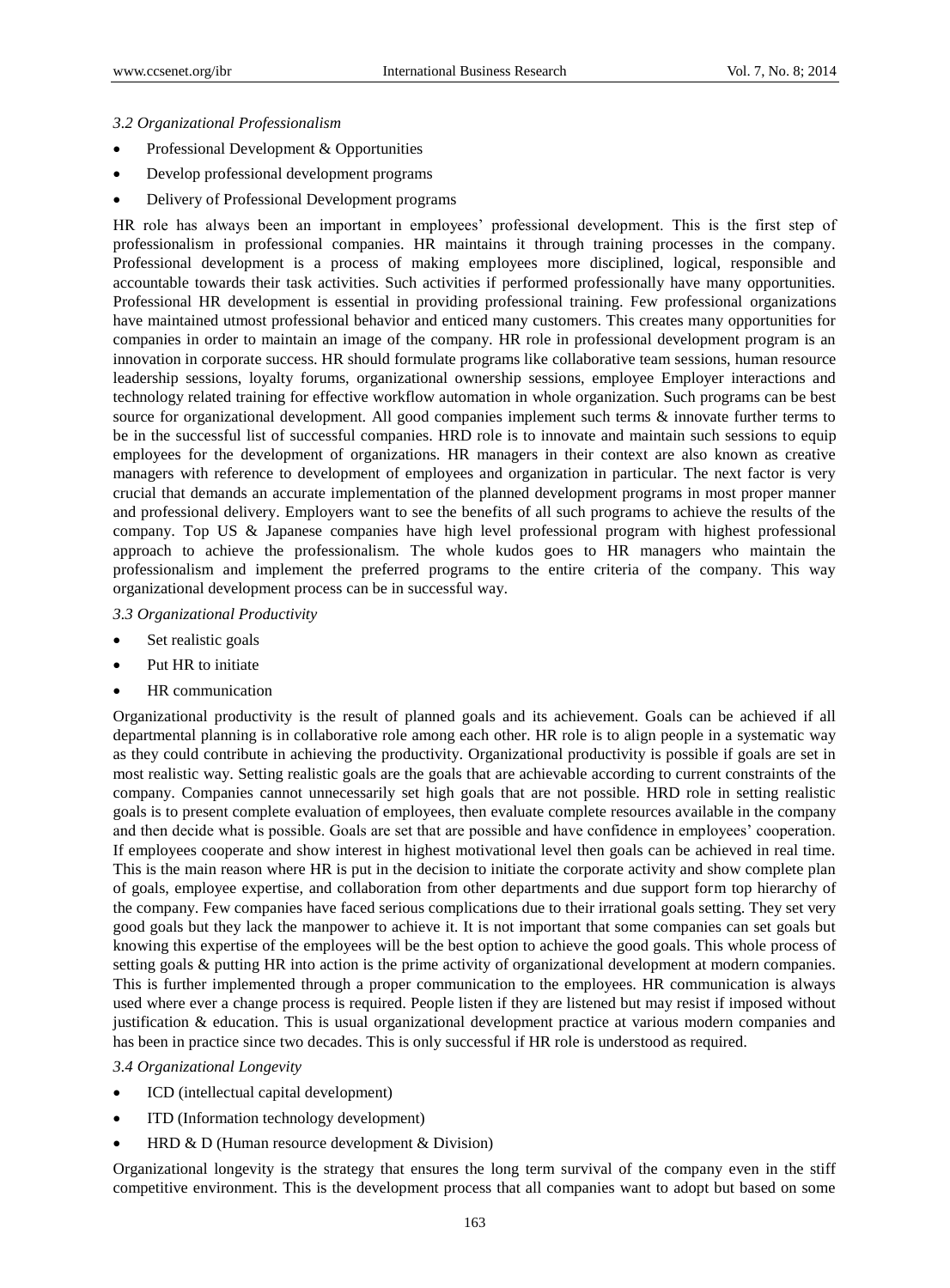tough criteria. HR role is at peak in this factor. HR role is always to build employees, build human capital that will help in building intellectual capital that is required by the company. Building intellectual capital means investing too much in the skills of employees, equipping employees with best tactical and technical skills. Few things are always existing in the good companies. Investment in technology & intellectual capital is always remained productive. This is usually present at Japanese companies as they offer long term employment but equally available at other top US companies as well. Companies are aware about the benefits of IC & ITD to survive in the competitive edge. Above two ICD & ITD are possible if organization invest more in HR development & diversity. Some good companies train the HRD department and then transform to other employees. This factor is essential and productive if ICD & ITD are properly aligned in HRD. This may depend on corporate leadership that ensures to adopt all and even corporate tasks to complete with others. Most of the companies that are successful today are only successful because they have achieved tremendous response of employee interest in the investment of ICD and also facilitated employees with flexible Technology. This role of HRD made it successful to implement Organizational development practice at good companies.

All above sections are interdisciplinary; organizations may face serious dents if they miss any of the above. It is advised and mix decision to properly align, follow and adjust with the above points. Good companies have so for achieved success based on the accountable followership related to all four points.

#### **4. HRD Role in OD Practices (Application on ETISALAT)**

## *4.1 Application on the Success of ETISALAT*

ETISALAT has a tremendous contribution in UAE. This company provides best service, time based delivery and accurate customer service since many years. Few competitors exist in the market but did not do anything against the successful activities of ETISALAT in many domains. ETISALAT maintained its highest level and got permanent position in customer minds. This research has evaluated the proposed framework on ETISALAT and found that the company has achieved most of the factors mentioned in the research. ETISALAT has a vision of continuous service and high volume customer database. This company has set high standards and achieved them with best system of hiring in the company. ETISALAT has a rigorous hiring system that takes many days for evaluating candidates and select the best who could be an asset for the company. It has maintained a diversified workforce in different departments and branches around UAE. ETISALAT has a motto of maintaining standards with full cooperation of employees and gaining best service to employees as well. ETISALAT is among top companies in the world that has a training academy that transforms and trains the staff. ETISALAT has a very innovative program for employees" professional development at all levels. They innovate the program, evaluate & identify good trainers to deliver the best in all departments. ETISALAT also maintains the feedback to check if the program was successful and made a difference in work change. They make sure that professional development program had done due contribution as planned by the company. HR department of ETISALAT always keep maintaining the types of training, forums or short courses for employees. This makes the company to achieve all required processes of organizational development. The next is organizational productivity that comes at ETISALAT after professional development is complete. ETISALAT is very particular about setting goals and they highly use HRD plans to design strategies to achieve them. HR contributes to align the people and achieve the productivity as required by the company. They always put HR first but collaborate actively with other departments as well. The last point is company longevity. ETISALAT has proved the best one in achieving the last one regarding long term survival. ETISALAT has initiated lots of programs to contribute in this country (UAE). It has started programs that can build human capital and develop intellectual capital. They always maintain the behavior of employee entry based on different nationalities and local in particular. They want to create source to train local to contribute in order to develop intellectual capital for the purpose of country development. They have planned few years and guided HR to formulate the strategies to develop UAE intellectual capital in Telecom Sector. ETISALAT has also collaborated with other entities around the world for the purpose of moving the workforce with local to enhance exposure of ETISALAT employees and enhance the intellectual capital development programs. Such initiatives of building intellectual capital are much appreciated by the Government entities as well since many years. ETISALAT has also formulated many tactical innovations to share in the forthcoming EXPO 2020. ETISALAT plans to induct many people but special purpose for such building an intellectual capital in UAE. This always shows that ETISALAT has maintained most disciplined order of utilizing the proposed formalities in this research. This research has termed it as corporate thinking of ETISALAT in UAE.

#### *4.2 Application on the Challenges for ETISALAT*

Since there are many opportunities at ETISALAT but few challenges may also be there at the company.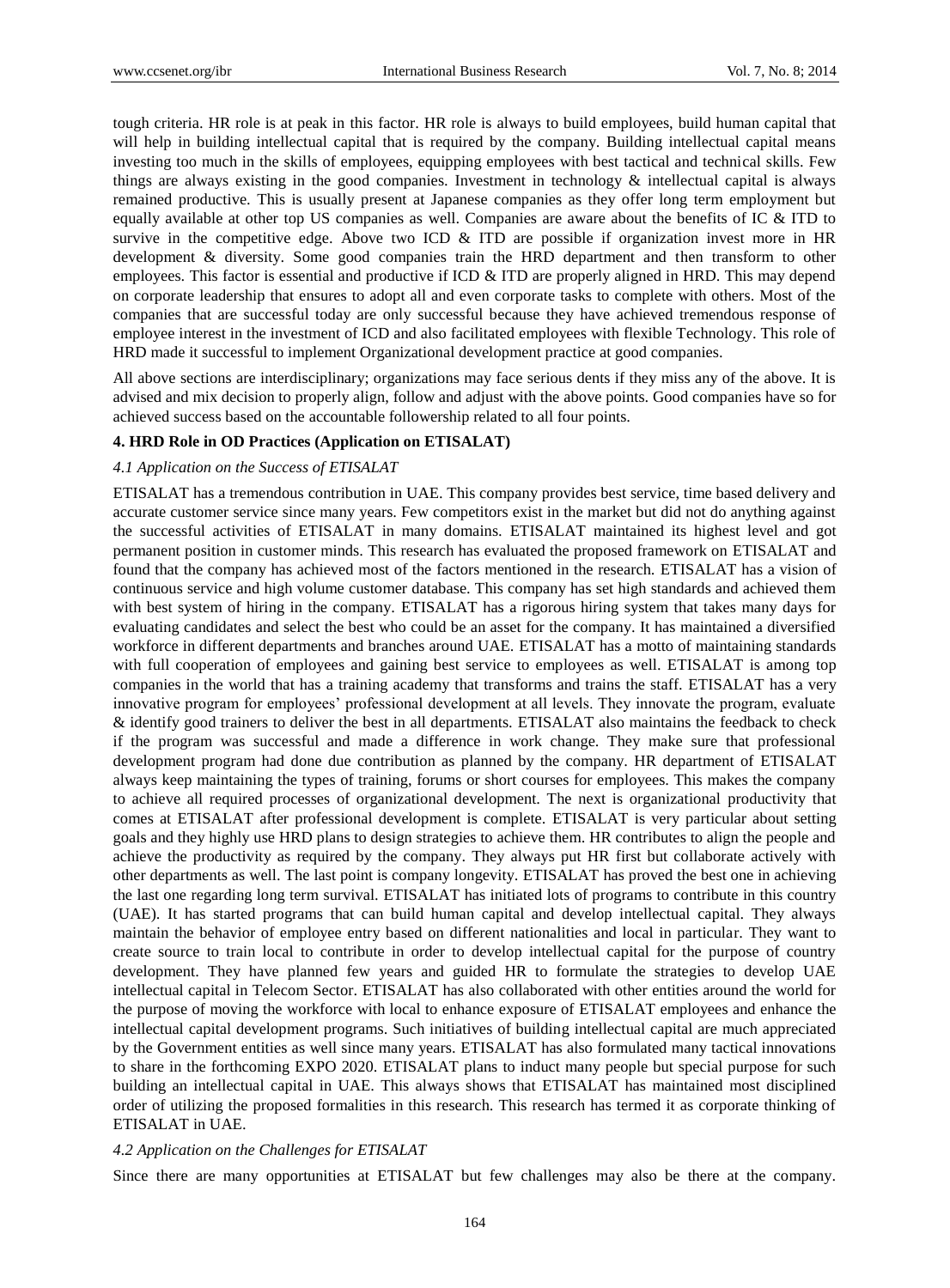Company can adopt HRD to avoid the challenges of HRD at HR division. This is controlled by inducting diversity management at various departments. Company works on employee branding & planning something good for work balance life programs. General knowledge versus field of specialization can also be worked more to maintain similar skills at many first line levels. ETISALAT avoids any HR challenges by offering good training to make employees as an ambitious driven workforce. This has proved and made managers to show responsible leadership.

# **5. Research Design & Approach**

The research in business administration especially at MBA program is not much focused as it should be. The technical research papers may help teachers to explore the empiricism of dimensions but research of case based approach can cater the realistic need of business administration. Comparing research journals with case research journals have huge gap. Though, some journals have case study section but very minute in number. The argument here is to focus on case study research in business administration. The paper is case based approach and has explored the corporate thinking to evaluate practical discussion of the topic that will enhance the practical approach of students, faculty and other business professionals. This case study is particularly designed with qualitative approach based on practical dimension of corporate thinking of ETISALAT (UAE). Though this case study covers many objectives as HRD role, OD process and corporate thinking but the proposed framework (*HRD role in OD process*) is highly explored, applied, explained and justified with its application on ETISALAT. The simple approach of qualitative case study was followed that covered various visits to ETISALAT (Head office), ETISALAT (Branch offices), ETISALAT training (ETISALAT academy), Corporate customers, individuals, service centers and also evaluated new packages including elife etc. The ultimate purpose was to evaluate corporate thinking and apply the proposed framework (*HRD role in OD process*) and list down the guidelines for business students to enhance their capability in understanding case and build an exposure to apply on different companies in future.

# **6. Case Findings & Recommendations**

ETISALAT is very successful company and maintaining the Corporate thinking with required standards as planned in mission & vision statements. There are many areas that are improved at ETISALAT but still few can be explored more to beat many potential competitors ahead.

- Working on corporate culture at all levels.
- Top management should initiate more training for all to understand the commitment at all levels. More long term process should be planned
- ETISALAT needs to develop more corporate curriculum to train tactical staff.

This corporate case study has found that ETISALAT is one of the leading Telecom Company that is using HRD role in most productive way and utilize the OD practices in accordance with mission & vision of the company. This case has also found that companies can take benefits of the proposed framework and benchmark the progress of ETISALAT with special reference to its HRD role & OD practices in dealing with colleagues & customers. The sequential steps in collaboration with HRD division will be much better for the smooth conduct of company operations. Corporations are at stake if they don"t invest in achieving organizational standards to be in the market for longer time. ETISALAT is comparatively better than many companies in utilizing the sequential steps of the proposed framework in this research.

# **7. Questions for Discussion**

Following are brief questions for faculty and students. The questions are designed in order to have an accurate understanding of ETISALAT"s corporate thinking. It is advised that students and faculty must be familiar with the company, its website and its success stories of few years. Such familiarity will help faculty to discuss the case in most proper manner during the practical classes. These case questions will also help faculty to compare with other telecom companies.

- What is the corporate thinking? How did ETISALAT adopt it?
- What is the role of HRD in OD process at ETISALAT?
- Has ETISALAT achieved whole framework (*HRD role in OD process*) or still in process of achieving it?
- What are the obstacles of using proposed framework at ETISALAT?
- What are the competitive advantages of using proposed framework in modern age?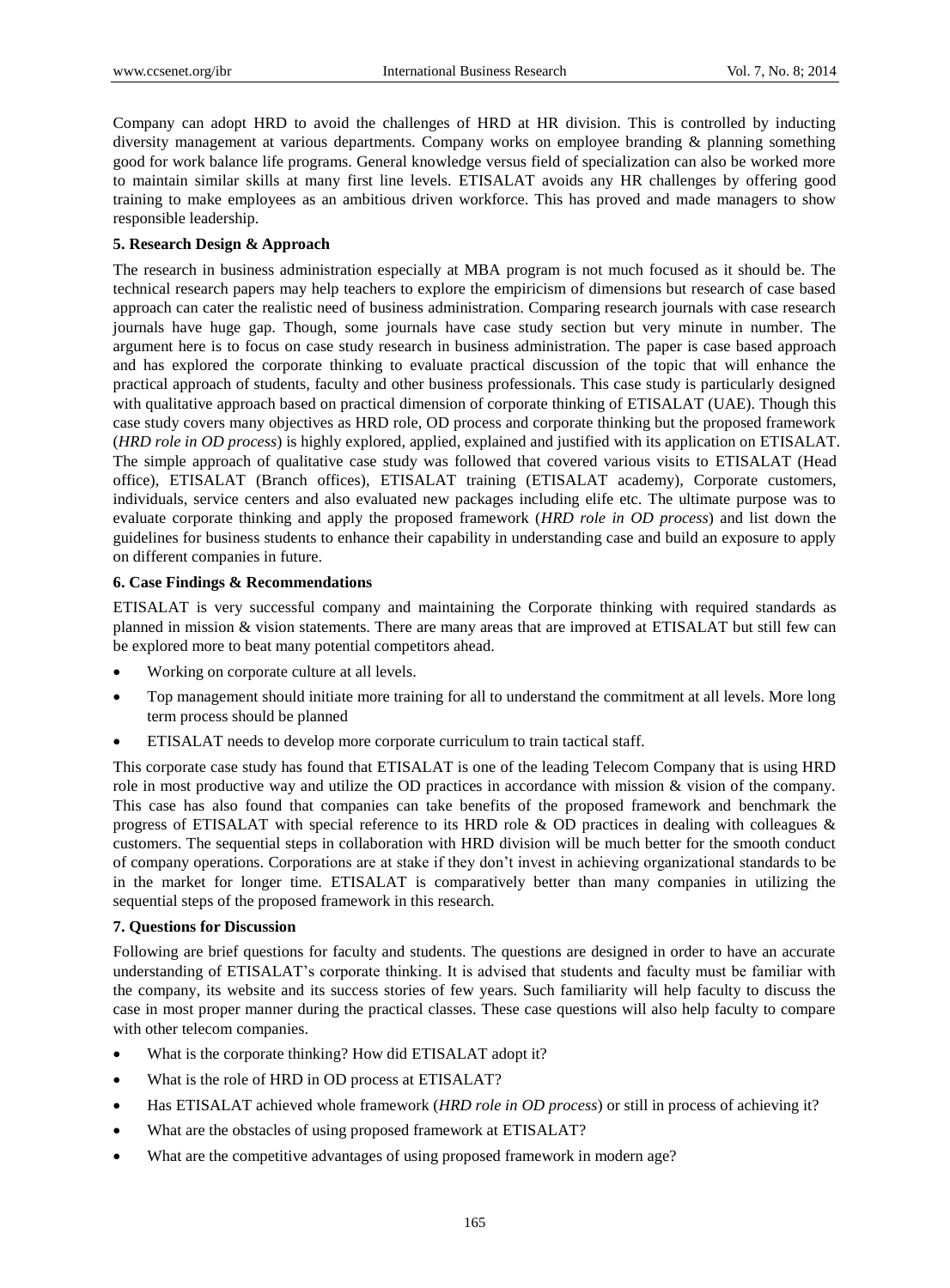## **8. Future Utilization**

The purpose of Framework is to evaluate the corporate thinking of ETISALAT company in this research but can be used and applied on any other company may it be telecom, manufacturing, airline, education, government and any other domain. The proposed framework is general in approach and can be beneficial for many companies. There are very few frameworks & cases on HRD roles in OD processes. Students & Faculty of Business administration require such frameworks that may equip professionals with accurate understanding and can enhance their practical exposure of HRD role in OD process.

## **9. Conclusion**

This concludes that Corporate thinking is the process of HRD role and OD practices in modern companies. Corporate thinking is initiated to achieve rational objectives and maintain the planned standards of the company. Corporate thinking is the way to evaluate the planned standards and formulate strategies to achieve them as per the professional criteria of HRD in the company. This research has proposed a Corporate thinking model for modern companies to be in the competitive race but at good position. The proposed corporate thinking framework will make companies to be better than competitors. This research has applied the proposed framework on the successful company (ETISALAT) in UAE. UAE is the place of mushroom companies of different sectors but still few companies are struggling to be good in some sectors. The proposed framework will enable companies not only in UAE but also in the rest part of the world. The idea of proposing such corporate thinking framework is to guide and present something sequential for modern companies. The framework is only applied on ETISALAT in this case research but can be positively applied and evaluated on other companies from any domain. This framework will best be applied in reference to HRD & OD practices of modern companies. Not a single company can survive without the due contribution of HRD and sequential OD process in today"s age. Whenever companies look for some special models or frameworks that can help them in dealing customers, motivating employees, making employees professional, making employees to achieve desired goals, coordinating with suppliers, stand by customers and standing against competitors in order to utilize the set standards of the company in particular. ETISALAT has achieved that all and still heading towards achieving more in coming years.

#### **References**

Bennis. (2005). How business schools lost their way (HBS).

Cheetham. (2005). Profession, competence & informal learning.

ETISALAT Directory. (2013). Emirates Telecommunication.

ETISALAT handbook (intranet).

Gode. (1993). Cademos de Gestapo, Lisbon.

Gold. (2007). Continuing professional development, Management learning.

http://ETISALAT.com/en/ir/corporateinfo/overview.jsp

http://web2.ETISALAT.ae/eportal/en/corporate/history.html

http://www.itp.net/591265-ETISALAT-delivers-on-growth-potential

Larson. (1977). The rise of professionalism (A sociological analysis).

Martin. (2001). Ready for the mantle. *International Journal of HRM*, 243-255.

Sennette. (1998). The corrosion of character, Norton & company.

Towney. (1993). Power/knowledge and its relevance to HRM, AOMR.

Welcome to ETISALAT (n.d.). Retrieved on March, 2013 from http://ETISALAT.ae/

Wiley. (1998). Reexamining perceived ethical issues & ethical role among employment managers. *Journal of Business ethics*.

Wooten. (2001). Ethical dilemma in HRM. *HRM review*, 159-175.